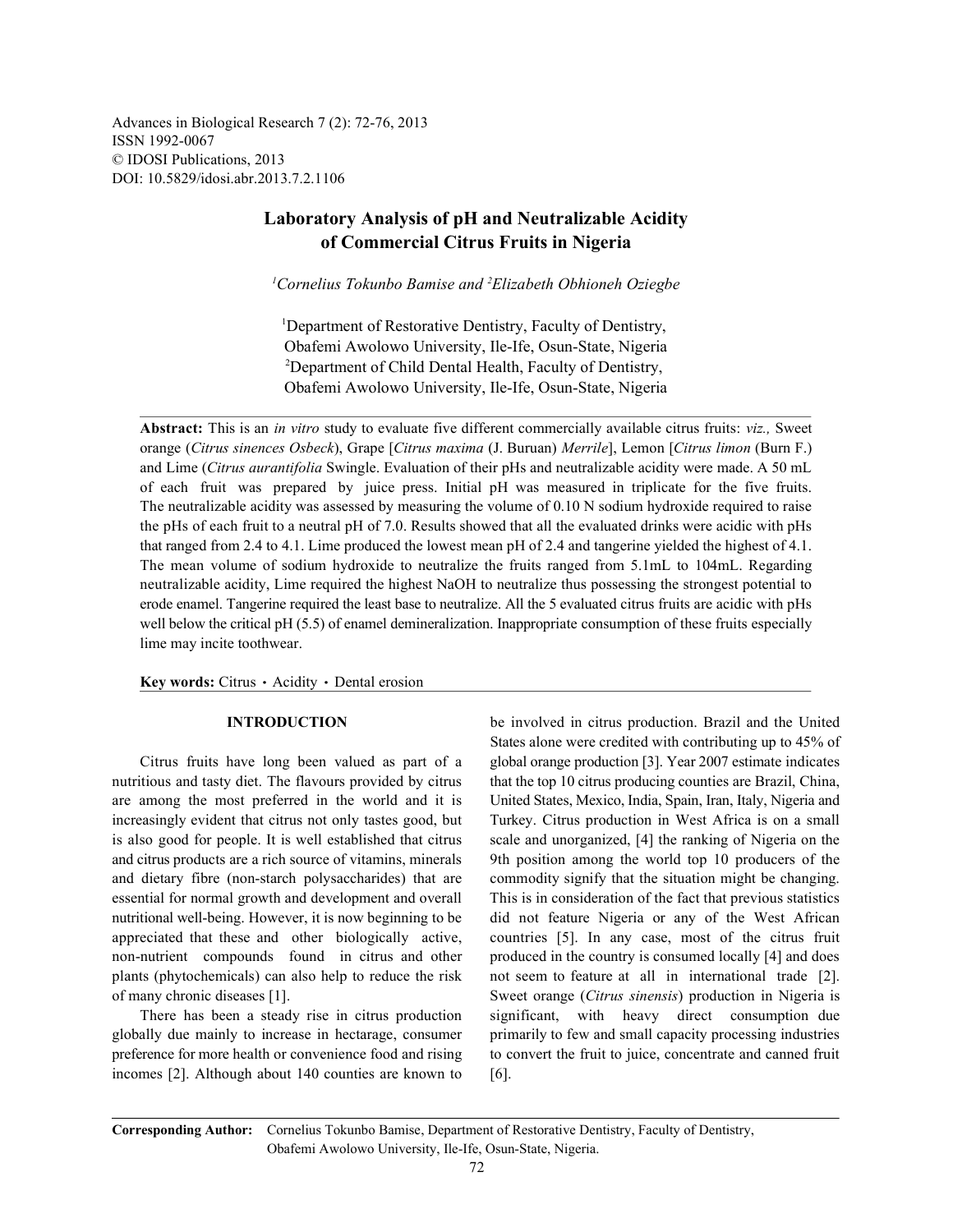lipids (oleic, linoleic, linolenic, palmitic, stearic acids, important sources of erosive acids are those found in the glycerol and a phytosterol), sugars (glucose, fructose, diet. sucrose), acids (primarily citric and malic, but also tartaric, benzoic, oxalic and succinic), insoluble carbohydrates **MATERIALS AND METHODS** (cellulose, pectin), enzymes (pectin esterase, phosphatase, peroxidase), flavonoids (hesperidin, A 5 popular and commercially available citrus fruit naringin), bitter principles (limonin, isolimonin), peel oil were evaluated. Sweet orange; *Citrus sinences Osbeck*, (d-limonene), volatile constituents (alcohols, aldehydes, Grape; *Citrus maxima* (J.Buruan) *Merrile*, Lemon; *Citrus* ketones, esters, hydrocarbons, acids), pigments *limon* Burn F. and Lime; *Citrus aurantifolia* Swingle. (carotenes, xanthophylls), vitamins (ascorbic acid, vitamin The erosive potential of each fruit was assessed by B complex, carotenoids) and minerals (primarily calcium measuring its initial pH and neutralizable acidity *in vitro*. and potassium). Citrus fruits are classified as acid fruits, since their soluble solids are composed mainly of organic **Sample Preparation:** Each sample of the citrus fruit was acids and sugars [7].

The erosive capabilities of citrus juices have been demonstrated repeatedly on rat molar teeth. McClure [8] noted erosion with cranberry and grape-fruit juices. Bieri *et al*. [9] showed that rats fed orange juice for one week had tooth surface loss comparable with that seen with citric and acetic acids. Many animal studies have been carried out to evaluate the erosive properties of different juices [10-13]. Wynn and Haldil [14] reported that a wide range of juices, including grape juice, caused a similar effect to citric or acetic acid on rat molar teeth. Miller [15] noted similar results when he investigated several fruit juices. Holloway *et al*. [13] found diluted lemon juice diminished enamel in three weeks. Darby, [16] in what is apparently the first report of dietary erosion in humans, described changes in the teeth in two women who regularly sucked lemons; another two were reported to have undertaken the grape cure' in Switzerland; a practice that involved a high consumption of grapes. Many authors have since described the effect of citrus fruits and their juices on the human dentition [17-23].

In recent years, Citrus fruits are increasingly found in the daily diet of many people. Some of the more common being orange, lemon, tangerine and grapefruit and it is noteworthy that a number of these acidic fruit juices have consistently been implicated as important causes of erosion of tooth structure [24, 25]. Over the last decades, the decline in the prevalence of dental caries in the world population has been accompanied by a remarkable increase in the incidence of non-carious lesions, such as dental erosion [26]. Avalanche of current evidence has shown that dental erosion alone or in combination with attrition or abrasion

Citrus fruits contain N (1–2 g/kg on a wet basis), is a predominant cause of toothwear [27] and the most

cut in half and the juice squeezed out with a juice-press. About 50mL of each sample was obtained and gently mixed. The skin and solids were not included; the solids being filtered out through a fine filter extracting as much juice as possible. A clean and dry safety 10ml pipette was used to draw up 10ml of juice and discharge it into a 250ml beaker.

**Measurement of Initial pH:** The initial pH of each fruit was measured using a pH meter (Hanna Instrument; Serial number S358236). A 20mL of each freshly prepared fruit juice was placed in a glass beaker on a thermostatically controlled electric hotplate at 37°C. Before reading its pH, each sample was agitated (using a magnetic stirrer) for 1 min until a stable reading was obtained. Each fruit was tested three times to give a mean measurement. Between readings, the electrode was rinsed in distilled water to ensure that no cross-contamination occurred.

**Measurement of Neutralizable Acidity:** A 20 mL of the freshly prepared fruit juice was put in a glass beaker placed on a thermostatically controlled electric hotplate at 37°C. This was titrated with 0.1N NaOH added in 0.2ml increments until the pH of 7 is reached. This was done by using a non heating magnetic stirrer until a stable pH reading was obtained after each increment (0.2ml) of NaOH. This was done to measure the total neutralizable. Titrations were repeated in triplicate for each fruit to check for reproducibility and to give a mean value for that fruit. Neuralizable acidity of a solution is usually measured by reacting the acids present with a base such as sodium hydroxide (NaOH) to a chosen end point, close to neutrality. The amount of NaOH required to raise the pH to 7 is then noted for each fruit juice.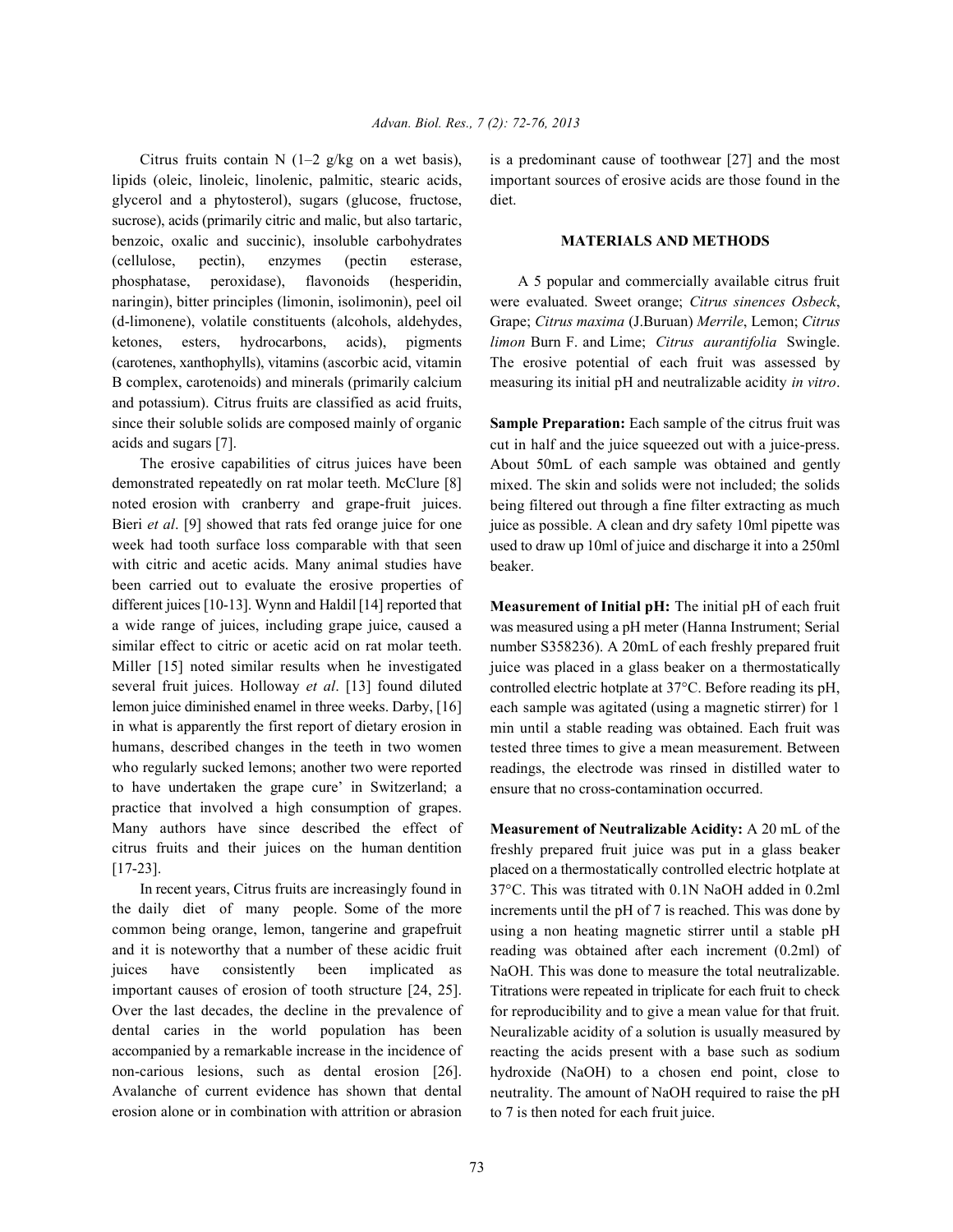Lime had the lowest pH and also the highest neutralizable among citrus fruits [34]. acidity, signifying it to be the most acidic. Conversely, Erosive potentials of citrus have been demonstrated Tangerine had the highest pH (4.1) and the smallest with animal experiments. In the rat molar teeth, McClure amount of neutralizable acidity, making it the least acidic [8] noted erosion with cranberry and grape- fruit juices. of the tested samples. Bieri *et al*. [9] showed that rats fed orange juice for one

the study ranged from 2.4 to 4.1, which is consistently that a wide range of juices, including grape juice, caused below that considered to be the threshold for the initiation a similar effect to citric or acetic acid on rat molar teeth. of enamel dissolution (pH 5.5). Lussi and Jaeggi in their Darby [16] was the first to report dietary erosion in review submitted that pH value of a drink or foodstuff humans, he described changes in the teeth in two women among other factors is undoubtedly important in who regularly sucked lemons; another two were reported explaining erosive attack [28]. This was also pointed out to have undertaken the grape cure' in Switzerland; a by Jensdottir *et al*. that the pH of drinks determines their practice that involved a high consumption of grapes. erosive potential within the first minutes of exposure Many authors have since described the effect of citrus [29]. fruits and their juices on the human dentition [17-23].

the primary factor in the development of dental erosion; is the main organic acid found in citrus juices. Citric acid this total acid level (known as titratable acid), rather than (2-hydroxy-1,2,3-propanetricar-boxylic acid) is a weak

**RESULTS** the pH, is thought to be an important factor in erosion **Evaluation of the pH:** The pH and standard deviation for interaction with the tooth surface [25, 30]. values of the fresh fruit juices were shown in Table 1. Subsequently, various workers have suggested that All the tested fruits were acidic and had pH well below 5.5. measurement of a beverage's total acid content is a more The mean pH was lowest for lime (2.4), followed by lemon realistic and more accurate method for predicting erosive (3.1) and highest for tangerine (4.1). potential [31-33]. This study showed that tangerine had **Evaluation of Neutralizable Acidity:** Results showed that while lime had the lowest pH and needed the most base the mean volume of sodium hydroxide base needed to (104mL) to neutralize thereby having the strongest raise the pH of the fruits to 7.0 ranged from 5.3mL to potential to erode teeth than the other citrus fruits 104mL (Table 2). Lime needed the most base (104mL) to evaluated. This is similar to that of Baldwin who reported raise its pH to 7.0 while Tangerine needed the least that tangerines and oranges have the lowest acidity, while volume of base to raise its pH to 7.0. It was observed that lemons, limes and sour oranges have the highest acidity because it determines the actual hydrogen ion availability the highest pH and required the least base to neutralize

**DISCUSSION** with citric and acetic acids. Many other animal studies The initial pH of all the citrus fruit juices evaluated in of different juices [10-13]. Wynn and Haldil [14] reported week had tooth surface loss comparable with that seen have been carried out to evaluate the erosive properties

On the other hand, acidity of a drink is believed to be As indicated by some researchers [35, 36] citric acid

Table 1: The pHs of the tested fruits

| S. No. | Citrus fruit | 1 <sup>st</sup> Reading | $2nd$ Reading | $3rd$ Reading | Mean | <b>SD</b> |  |  |  |
|--------|--------------|-------------------------|---------------|---------------|------|-----------|--|--|--|
|        | Grape        | ے ۔                     | ے ۔           | 3.2           | ے ۔  | .0000     |  |  |  |
|        | Sweet orange | 4.0                     | 4.0           | 4.0           | 4.0  | .0000     |  |  |  |
|        | Tangerine    | 4.1                     | $-4.1$        | -4.1          |      | .0000     |  |  |  |
| 4      | Lime         | 2.4                     | 2.4           | 2.4           | 2.4  | .0000     |  |  |  |
|        | ∟emon        | <u>.</u>                |               | 3. I          |      | .0000     |  |  |  |

| Table 2: The amount of NaOH needed to raise the pH of the fruits to 7. |  |
|------------------------------------------------------------------------|--|
|------------------------------------------------------------------------|--|

| S. NO. | Citrus fruit | 1 <sup>st</sup> Titration (ml) | 2 <sup>nd</sup> Titration (ml) | $3rd$ Titration (ml) | Mean  | <b>SD</b> |  |  |  |
|--------|--------------|--------------------------------|--------------------------------|----------------------|-------|-----------|--|--|--|
|        | Grape        | 20.1                           | 20.2                           | 20.2                 | 20.2  | .0577     |  |  |  |
| ∸      | Sweet orange | .1.5                           | .1.4                           | 11.4                 | 11.4  | .0577     |  |  |  |
|        | Tangerine    | J.I                            | 5.3                            | 5.3                  | 5.3   | .0000     |  |  |  |
| 4      | Lime         | 103.8                          | 104.0                          | 104.1                | 104.0 | .1528     |  |  |  |
|        | ∟emon        | 37.9                           | 38                             | 38.1                 | 38.0  | .1000     |  |  |  |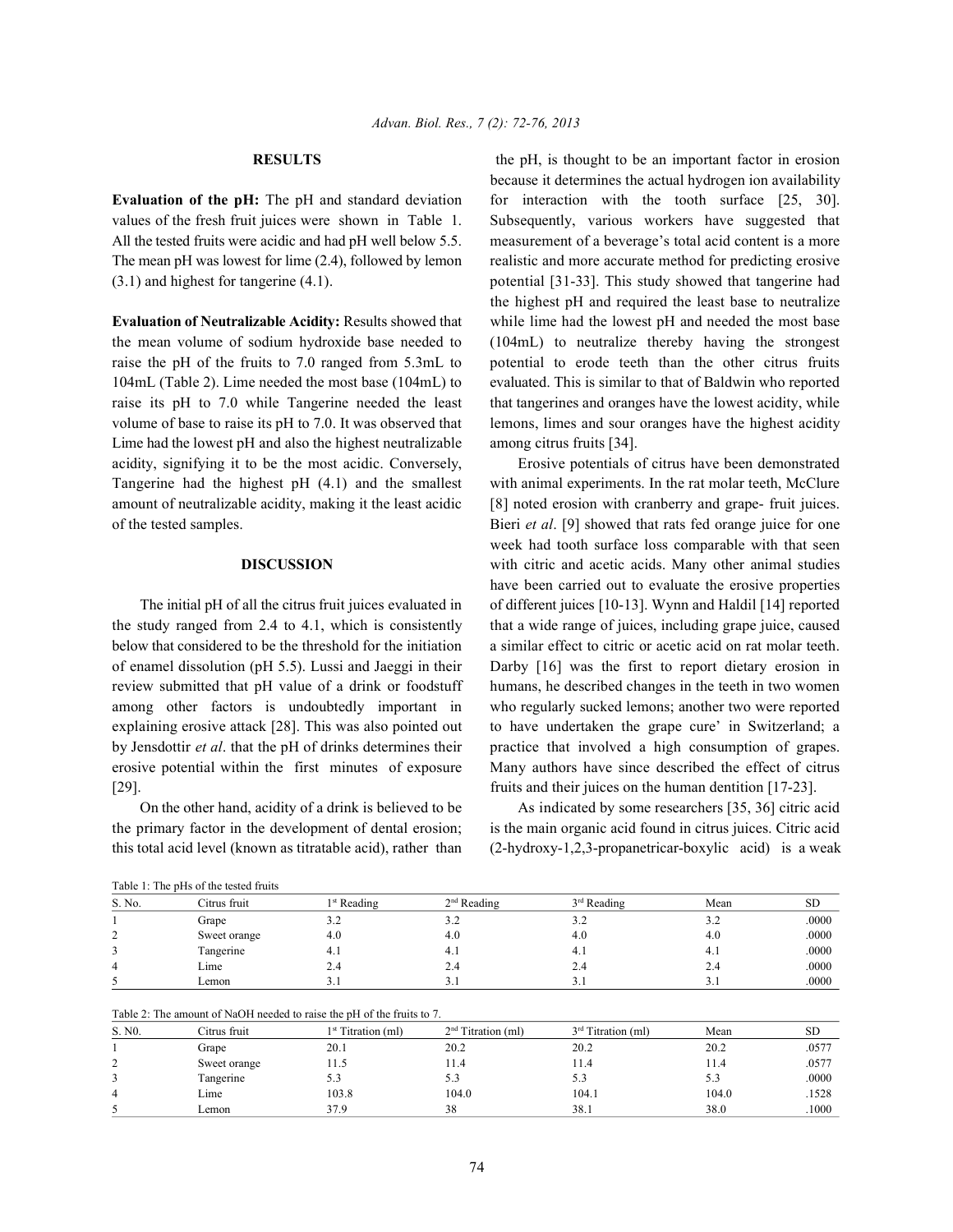tricarboxylic acid that is naturally concentrated in citrus **REFERENCES** fruits. Among fruits, citric acid is most concentrated in lemons and limes, comprising as much as 8% of the dry fruit weight [37]. Lemon and lime juice, both from the fresh fruit and from juice concentrates, provide more citric acid per liter than ready-to-consume grape fruit juice, ready-toconsume orange juice and orange juice squeezed from the fruit [38].

In a study to determine the pH, ascorbic, citric and total organic acid content of some local fruits in Nigeria, Orange juice had the highest level of ascorbic acid but low in citric acid while lime juice is very rich in citric acid [39]. Meurman *et al*.' reported that nine out of 13 sports drinks evaluated contained citric acid, two contained malic acid and two contained an unknown acid. Furthermore, the citric acid based drinks were more erosive than the malic acid containing drinks [40]. Pure fruit juice is now often advocated as a healthy drink which actually contains a lot of acid and can have a very low pH. Orange juice that is commonly served contains citric acid and its acidity is said to be comparable to that of soft drinks [31].

Etiology of dental erosion is multi-faceted; the results of the study would have to be applied with caution. This is also based on the fact that fruits generally have variable nutrient content depending on the stage of maturity. At the beginning of the ripening process the sugar/acid ratio is low, because of low sugar content and high fruit acid content, this makes the fruit taste sour. During the ripening process the fruit acids are degraded, the sugar content increases and the sugar/acid ratio achieves a higher value. Overripe fruits have very low levels of fruit acid and therefore lack characteristic flavour. Finally, this study will provide good baseline information on acidity of common citrus fruits in Nigeria and their potential to incite dental erosion. It also forms a good background data to formulation of further epidemiological and more advanced *in vitro* studies on these samples.

## **CONCLUSIONS**

This study showed that all the commercially available citrus fruits evaluated are acidic with significant dental erosive potential. All the pHs were below the critical pH of enamel dissolution. Inappropriate consumption of these fruits especially lime could incite erosive toothwear.

- 1. Economos, C.W.D. and W.D. Clay, 1999. Nutritional and health benefits of citrus fruits. a paper presented at the Twelfth Session of the Intergovernmental Group on Citrus Fruit, 22 to 25 September 1998, Valencia, Spain. Accessed on 12/03/2013 at http://www.fao.org/docrep/x2650T/x2650t03.htm
- 2. UNCTAD. 2010: United Nations Conference our Trade and Development. Website: http:// www.Unctad.org/ infocomm
- 3. Ortese, E., K.P. Baiyeri and F.D. Ugese, 2012. Demographic Features of Citrus Producers and Agronomic Management of the Crop in Benue State, Nigeria. PAT, 8(1): 180-190.
- 4. Opeke, L.K., 2005. Tropical Commodity Tree crops. Spectrum Books Ltd, Ibadan, pp: 503.
- 5. FAO Commodities and Trade Division, 1991. Citrus fruit fresh and processed annual production statistics. CCP:CI/91.
- 6. Hon, F.M., O.I.A. Oluremi and F.O.I. Anugwa, 2009. The Effect of Dried Sweet Orange (*Citrus sinensis)* Fruit Pulp Meal on the Growth Performance of Rabbits. Pakistan J. Nutr, 8: 1150-1155.
- 7. Kale, P.N. and P.G. Adsule, 1995. Citrus. In: Handbook of fruit science and technology. Production, composition, storage and processing. (Eds.: D.K. Salunkhe and S.S. Kadam), Marcel Dekker, New York, pp: 39-65.
- 8. McClure, F.J., 1943. The destructive action, *in vivo*, of dilute acids and acid drinks and beverages on the rats' molar teeth. J. Nutr., 26: 251-259.
- 9. Bieri, J.G., C.M. McCoy, J.S. Restarski and R.A. Gortner, 1946. Further studies on *in vivo* tooth decalcification by acid beverages. Arch Biochem Biophys, 11: 33-40.
- 10. Gortner, R.A., J.S. Restarski, J.G. Bieri and C.M. McCay, 1945. Factors influencing the destructive effects of acidic beverages on the teeth of white rats and hamsters. Arch Biochem, 8: 405-415.
- 11. Gedalia, I., J. Anaise, V. Westeich and A. Fuks, 1975. Predisposition to caries in hamsters following the erosive effect of a commercial citrus beverage administered with and without supplemented fluoride. J. Dent. Res., 54: 496-499.
- 12. Restarski, J.S., R.A. Gortner and C.M. McCay, 1945. Effect of acid beverages containing fluorides upon the teeth of rats and puppies. J. Am. Dent. Assoc., 32: 668-675.